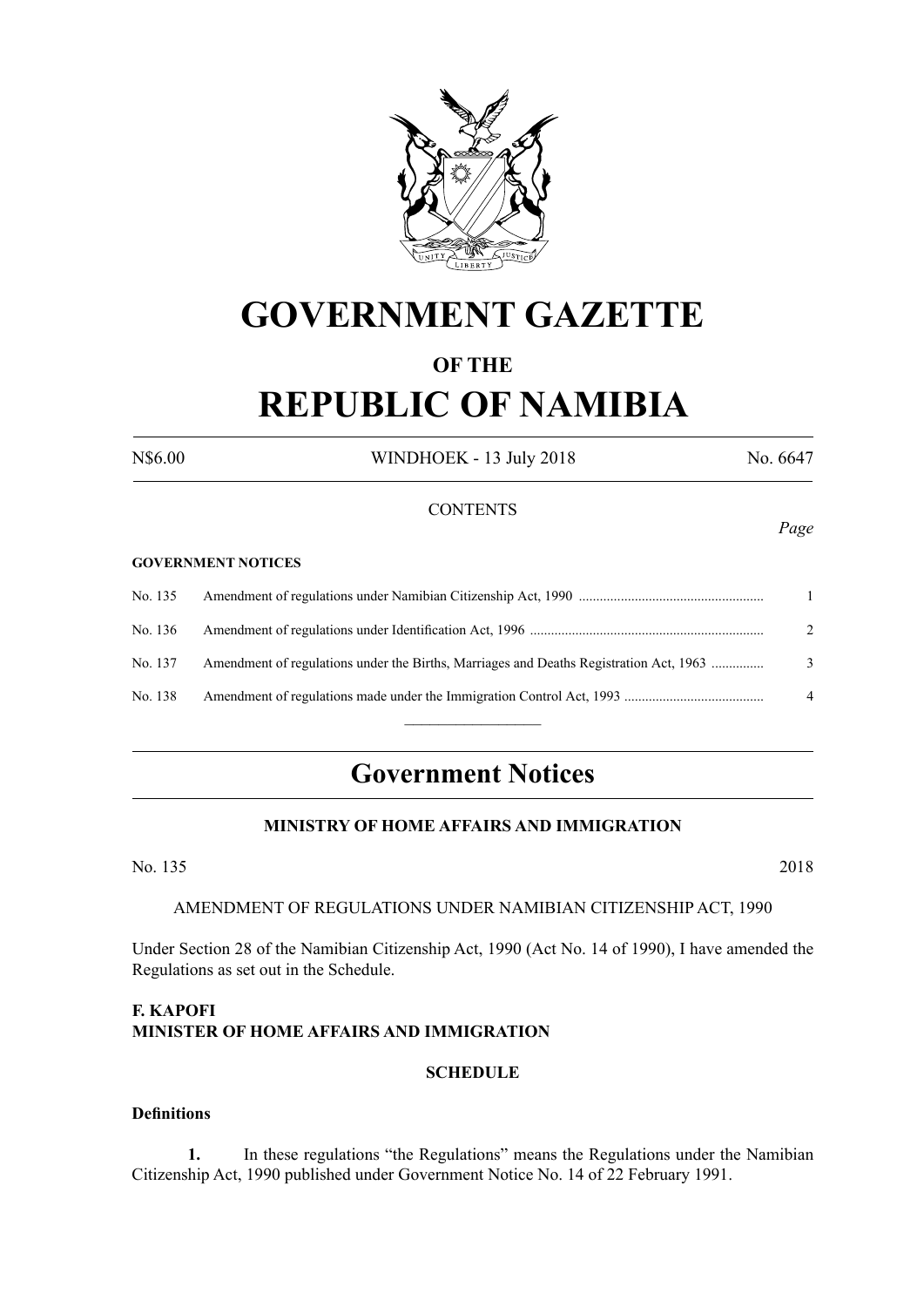#### **Addition of regulation 12 to Regulations**

**2.** The following regulation is added after regulation 11 of the Regulations:

#### **"Fees payable for citizenship certificates and renunciation of Namibian citizenship**

**12.** (1) A fee specified in Column 2 of the Table is payable for the issue of a certificate or renunciation of citizenship specified in Column 1 opposite that fee.

(2) An applicant must pay the fee contemplated in subregulation (1) on the granting of citizenship, issuance of duplicate certificate or renunciation of citizenship but before the certificate to that effect is issued to the applicant.

**Table**

| Column 1                                            | Column <sub>2</sub> |
|-----------------------------------------------------|---------------------|
| <b>Document</b>                                     | Fee (N\$)           |
| Citizenship Certificate - Descent: New              | 0.00                |
| Citizenship Certificate - Descent: Duplicate        | 150.00              |
| Citizenship Certificate - Naturalisation: New       | 1000.00             |
| Citizenship Certificate - Naturalisation: Duplicate | 150.00              |
| Citizenship Certificate - Registration: New         | 0.00                |
| Citizenship Certificate - Registration: Duplicate   | 150.00              |
| Citizenship Certificate - Marriage: New             | 1000.00             |
| Citizenship Certificate - Marriage: Duplicate       | 200.00              |
| Citizenship Certificate - Restoration: New          | 100.00              |
| Citizenship Certificate - Restoration: Duplicate    | 150.00              |
| Renunciation of citizenship                         | 100.00              |

## **MINISTRY OF HOME AFFAIRS AND IMMIGRATION**

No. 136 2018

#### AMENDMENT OF REGULATIONS UNDER IDENTIFICATION ACT, 1996

Under section 17 of the Identification Act, 1996 (Act No. 21 of 1996), I have amended the Regulations as set out in the Schedule.

#### **F. KAPOFI Minister of HOME AFFAIRS AND IMMIGRATION**

#### **SCHEDULE**

#### **Definitions**

**1.** In these regulations "the Regulations" means the Regulations under the Identification Act, 1996 published under Government Notice No. 96 of 18 May 2001.

#### **Amendment of regulation 7 of Regulations**

**2.** Regulation 7 of the Regulations is amended by the substitution for subregulation (1) of the following subregulation: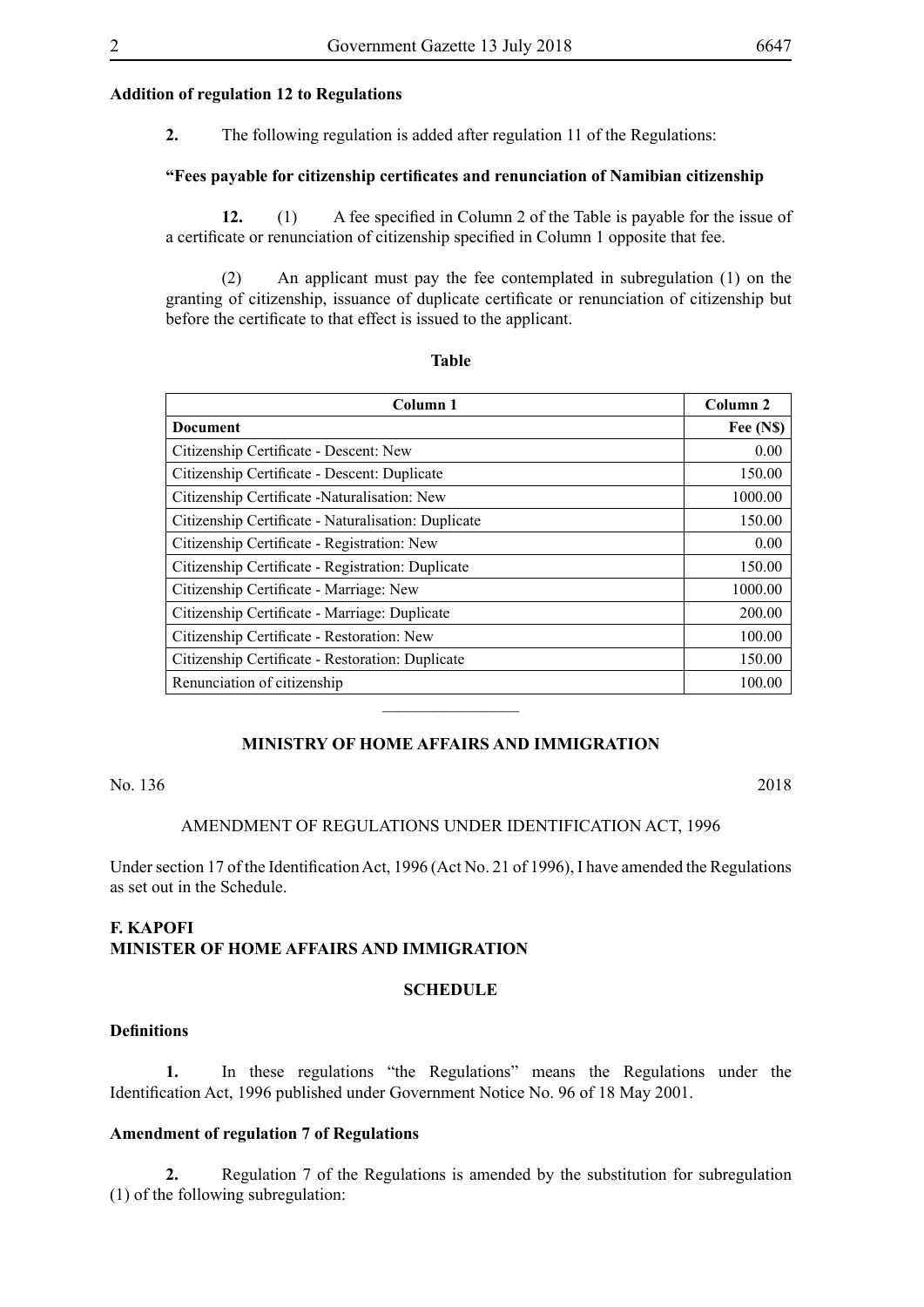- "(1) If an identity document issued to a person in terms of section 5 of the Act -
- (a) is lost, damaged, destroyed or stolen, a duplicate identity document; or
- (b) is surrendered to the Minister in terms of section 12 of the Act, an improved identity document,

must be issued to such person, but only if he or she -

- (i) in duplicate completes a form set out in Annexure D;
- (ii) pays the amount of N\$75,00; and
- (iii) in the case of a damaged identity document, hands that document over to the Minister"

#### **MINISTRY OF HOME AFFAIRS AND IMMIGRATION**

 $\frac{1}{2}$ 

#### No. 137 2018

## AMENDMENT OF REGULATIONS UNDER THE BIRTHS, MARRIAGES AND DEATHS REGISTRATION ACT, 1963

Under section 50 of the Births, Marriages and Deaths Registration Act, 1963 (Act No. 81 of 1963), I have amended the Regulations as set out in the Schedule.

## **F. KAPOFI Minister of HOME AFFAIRS AND IMMIGRATION**

#### **SCHEDULE**

#### **Definitions**

**1.** In these regulations "the Regulations" means the Regulations under the Births, Marriages and Death Registration Act, 1963 published under Government Notice No. 214 of 24 December 1987 as amended by Government Notices No. 128 of 2 July 2001, No. 214 of 15 August 2013, No. 52 of 11 April 2014 and No. 173 of 1 August 2016.

#### **Amendment of regulation 14 of Regulations**

**2.** Regulation 14 is amended by the substitution for subregulation (7) of the following subregulation:

"(7) A fee specified in Column 2 of the Table is payable for the issue of a certificate or the making of an application specified in Column 1 directly opposite that fee:

#### **Table**

| Column 1                                   | Column 2 |
|--------------------------------------------|----------|
| Certificate or Application                 | Fee (NS) |
| Birth Certificate (first time application) | Free     |
| Duplicate Birth Certificate                | 50.00    |
| Death Certificate (first time application) | Free     |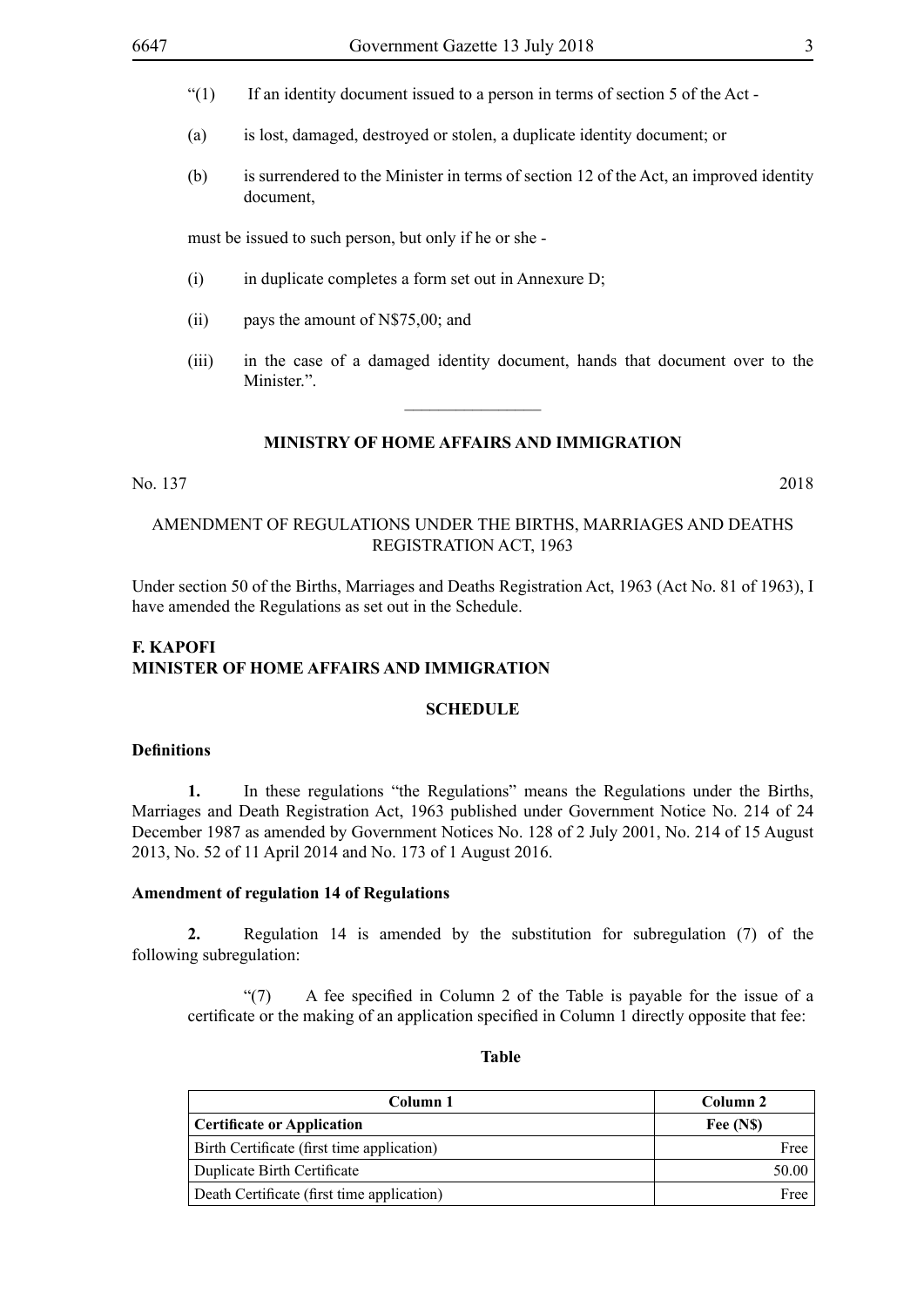| Duplicate Death Certificate                                                                              | 100.00 |
|----------------------------------------------------------------------------------------------------------|--------|
| Correction on death record                                                                               | 100.00 |
| Marriage Certificate (first issuance)                                                                    | Free   |
| Duplicate Marriage Certificate                                                                           | 100.00 |
| Correction on marriage record                                                                            | 100.00 |
| Change of surname<br>(This excludes costs for advertisements in the newspaper and<br>Government Gazette) | 300.00 |
| Correction of birth certificate<br>(If the mistake is attributed to client)                              | 50.00  |
| Correction of parents' particulars                                                                       | 50.00  |
| Re-registration (insertion of father's particulars for persons 6 years old<br>and above)                 | 100.00 |
| Alteration of surname — for minors                                                                       | 100.00 |
| Change of first names                                                                                    | 75.00  |
| Application for old South West Africa (SWA) record                                                       | 75.00  |

#### **MINISTRY OF HOME AFFAIRS AND IMMIGRATION**

 $\overline{\phantom{a}}$  , where  $\overline{\phantom{a}}$ 

No. 138 2018

#### AMENDMENT OF REGULATIONS MADE UNDER THE IMMIGRATION CONTROL ACT, 1993

Under Section 58 of the Immigration Control Act, 1993 (Act No. 7 of 1993), I have amended the Regulations under the Immigration Control Act, 1993 as set out in the Schedule.

#### **F. KAPOFI Minister of HOME AFFAIRS AND IMMIGRATION**

#### **SCHEDULE**

#### **Definitions**

**1.** In these regulations "the Regulations" means the Regulations under the Immigration Control Act, 1993 published under Government Notice No. 134 of 29 July 1994 as amended by Government Notice No. 82 of 15 April 2008, Government Notice No. 133 of 1 July 2010 and Government Notice No. 145 of 8 September 2014.

#### **Substitution of regulation 24 of Regulations**

**2.** The Regulations are amended by the substitution for regulation 24 of the following regulation:

## **"Fees payable for visas, permits and certificates**

**24.** (1) A handling fee of N\$ 80.00 must be paid at the submission of an application for visa, permit or certificate.

(2) The following fees are payable by the holder of a passport in respect of -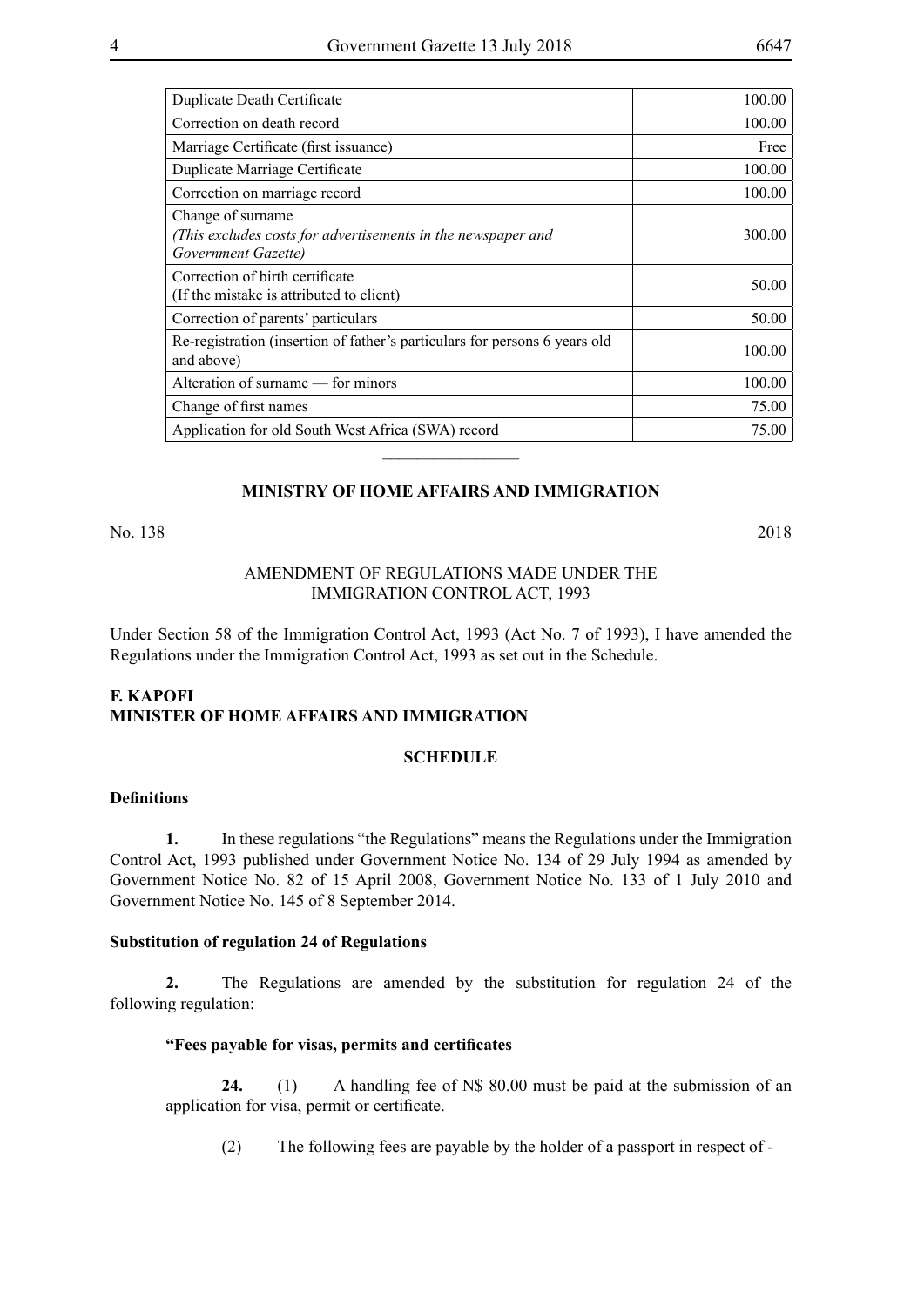| <b>Visa, Permit or Certificate</b>                                                                                                                              | <b>Duration</b>                                                  | Fee (N\$) |
|-----------------------------------------------------------------------------------------------------------------------------------------------------------------|------------------------------------------------------------------|-----------|
| Holiday / Visitor's Visa and other visas<br>*free for countries that have visa exemption<br>agreements with Namibia                                             | First application and extension,<br>up to 90 days per annum only | 500.00    |
| Short term Employment Permit (Work visa)                                                                                                                        | First application and extension,<br>up to 90 days per annum only | 1000.00   |
| <b>Employment Permit</b>                                                                                                                                        | First application and extension,<br>1 year                       | 2500.00   |
| Student's Permit: Primary and Secondary<br>Education                                                                                                            | 1 year                                                           | 1500.00   |
| Student's Permit: Tertiary Education                                                                                                                            | 1 year                                                           | 2000.00   |
| Permanent Residence Permit                                                                                                                                      |                                                                  | 18000.00  |
| Re-entry visa (Permanent Residence Permit<br>holders only)                                                                                                      | 2 years                                                          | 800.00    |
| Temporary Residence Permit (TRP) issued<br>in terms of Section $27(5)$ of the Immigration<br>Control Act for accompanying spouse and<br>dependent children only | 1 year                                                           | 1500.00   |
| Certificate of Identity (per year)                                                                                                                              | 1 year                                                           | 1500.00   |

and are payable upon the granting of the visa, permit or certificate concerned and before the issuing thereof.".

#### **Amendment of Annexure H to Regulations**

**3.** The Regulations are amended by the substitution for Annexure H of the following Annexure:

#### "ANNEXURE H

#### REPUBLIC OF NAMIBIA

#### MINISTRY OF HOME AFFAIRS AND IMMIGRATION DEPARTMENT OF IMMIGRATION CONTROL AND CITIZENSHIP

## IMMIGRATION CONTROL ACT, 1993 (ACT NO. 7 OF 1993)

#### PERMANENT RESIDENCE PERMIT (Section 26 / Regulation 9)

| <b>ISSUED TO:</b>                 |  |
|-----------------------------------|--|
|                                   |  |
|                                   |  |
| Whose particulars are as follows: |  |
|                                   |  |
|                                   |  |